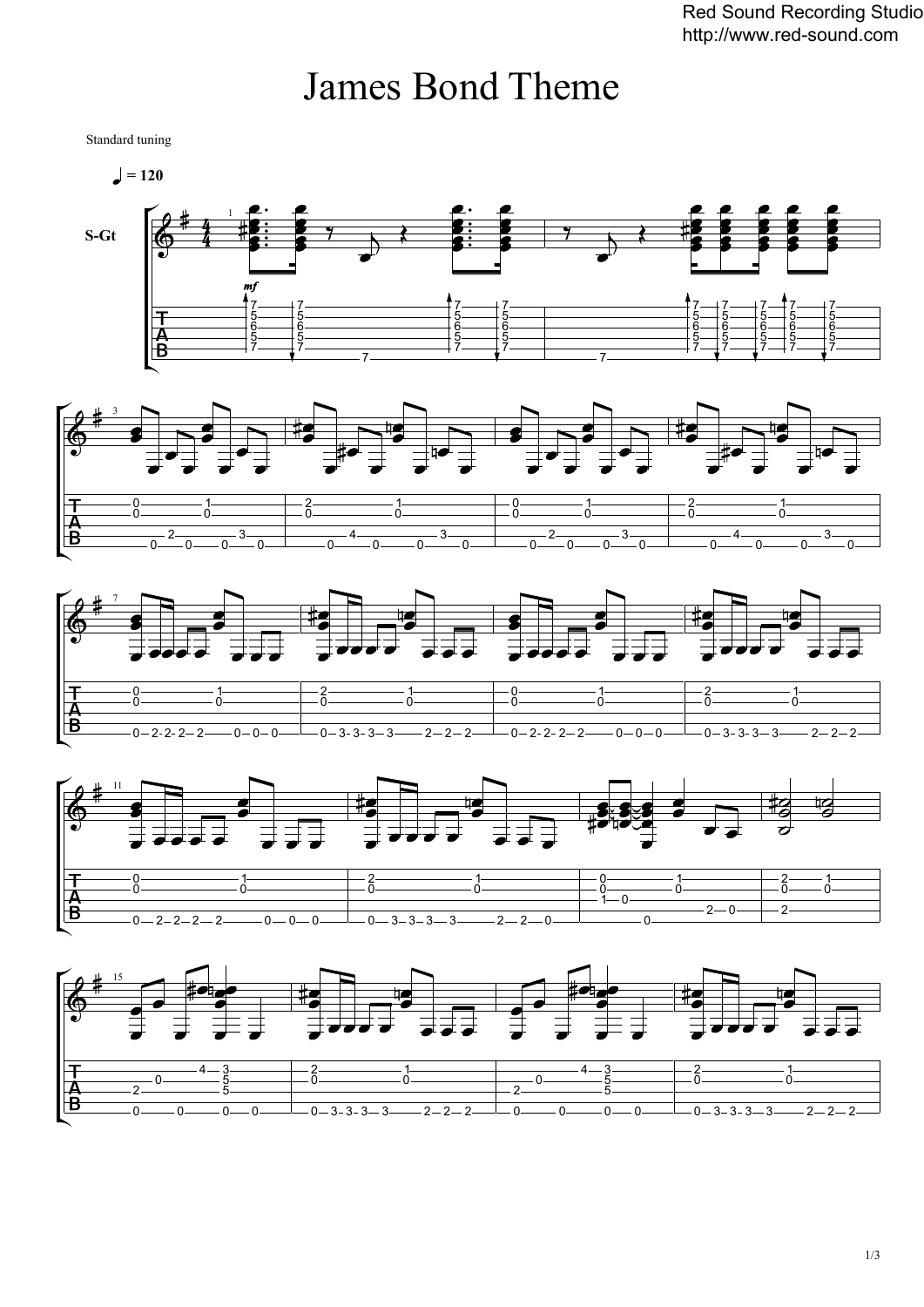Red Sound Recording Studio http://www.red-sound.com